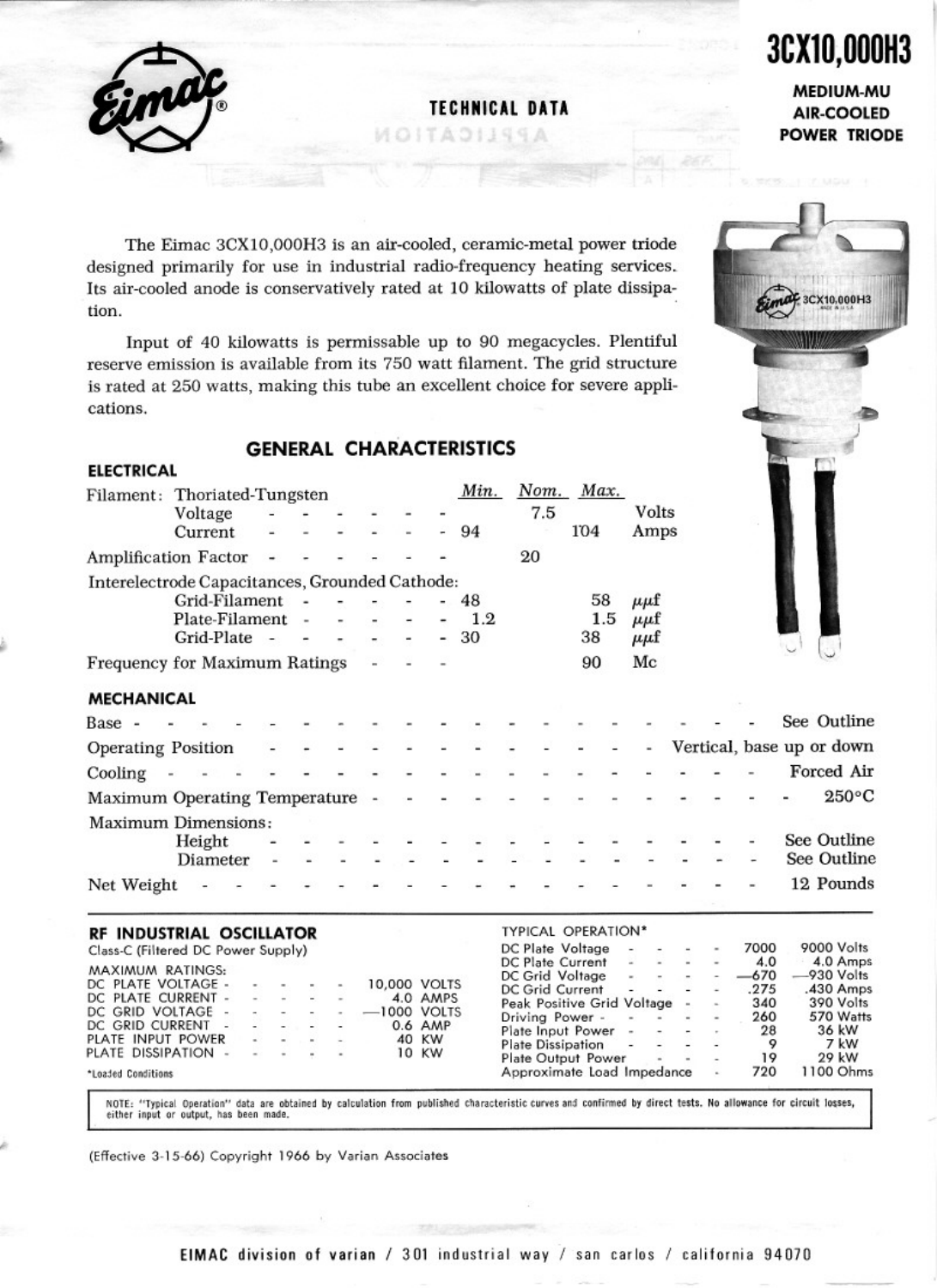

## **APPLICATION**

-

#### **ELECTRICAL**

*Filament* — The rated filament voltage for the 3CX10,000H3 is 7.5 volts. Filament voltage, as measured at the tube, should be maintained at this value for consistent performance and maximum tube life. In no case should it be allowed to vary from 7.5 volts by more than plus or minus five percent.

*Control Grid Operation* - The grid current rating is 0.6 ampere dc. This value should not be exceeded for more than very short periods such as during tuning and over-current protection in the grid circuit should be provided. Ordinarily it will not be necessary to operate with more than 0.2 to 0.4 amp grid current to obtain reasonable efficiency. In industrial heating service with varying loads, grid current should be monitored continuously with a dc current meter. The maximum grid dissipation rating is 250 watts.

*Plate Operation* - Plate over-current protection should be provided to remove plate voltage quickly in the event of an over-load or an arcover at the load. In addition current limiting power supply resistors should be used. These precautions are especially important in industrial service with its wide variations in loading.

Spark gaps from plate to ground should be used to prevent transient voltages from flashing across the tube envelope during ariy fault conditions.

*High Frequency* Operation-The 3CXI0,OOOH3 is usable to 140 Mc. At this frequency, plate voltage must be reduced to 7000 volts in Class C service.

#### **MECHANICAL**

*Mounting* -The 3CX10,000H3 must be mounted vertically, either base up or down. A grid flange is provided for bolting to a grid strap or a grid deck. Heavy flexible leads are provided for the filament voltage connection.

.

*Cooling* — The maximum temperature rating for the external surfaces of the 3CXI0,OOOH3 is 250°C. Sufficient forced-air cooling must be provided to keep the temperature of the anode core and the temperature of the ceramic-metal seals below 250°C. Tube life is usually prolonged if these areas are maintained at temperatures below this maximum rating. Minimum air-flow requirements to maintain anode-core and seal temperatures below 225°C with an inlet-air temperature of 50°C are tabulated.

|                                 |                        | Sea Level                            | 5000 Feet       |                                      |  |  |  |
|---------------------------------|------------------------|--------------------------------------|-----------------|--------------------------------------|--|--|--|
| Plate**<br>Dissipation<br>Watts | Air Flow<br><b>CFM</b> | Pressure Drop<br><b>Inches Water</b> | Air Flow<br>CFM | Pressure Drop<br><b>Inches Water</b> |  |  |  |
| 4000                            | 85                     | 0.18                                 | 105             | 0.21                                 |  |  |  |
| 6000                            | 145                    | 0.38                                 | 175             | 0.46                                 |  |  |  |
| 8000                            | 215                    | 0.68                                 | 260             | 0.82                                 |  |  |  |
| 10,000                          | 295                    | 1.08                                 | 360             | 1.32                                 |  |  |  |
| 12,000                          | 390                    | 1.62                                 | 470             | 1.95                                 |  |  |  |

\*\*Since the power dissipated by the filament is about 750 watts and since grid<br>dissipation can, under some circumstances, represent another 25 watts, allow-<br>ance has been made in preparing this tabulation for an additional **dissipation.**

Additional stem cooling air must be provided. 10 CFM of air directed against the center filament contact  $\frac{3}{4}$ " below the outer filament contact ring by a  $1\frac{1}{2}$ " I.D. air duct arranged at a *45°* angle with the center line of the tube will provide adequate cooling.

*Special Application* — If it is desired to operate this tube under conditions widely different from those given here, write to Power Grid Tube Div., Eirnac, A Division of Varian Associates Inc., 301 Industrial Way, San Carlos, Calif. for information and recommendations.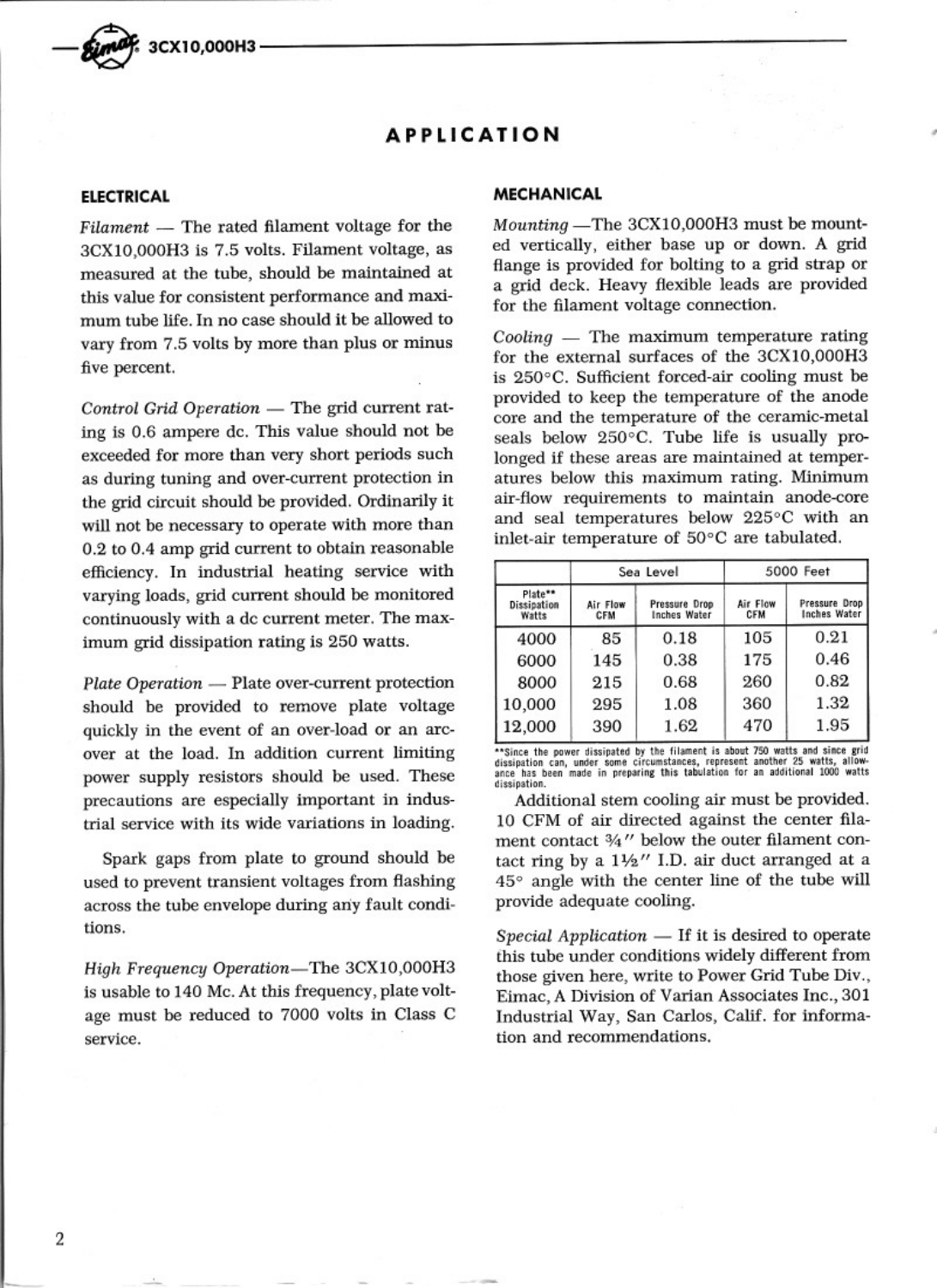